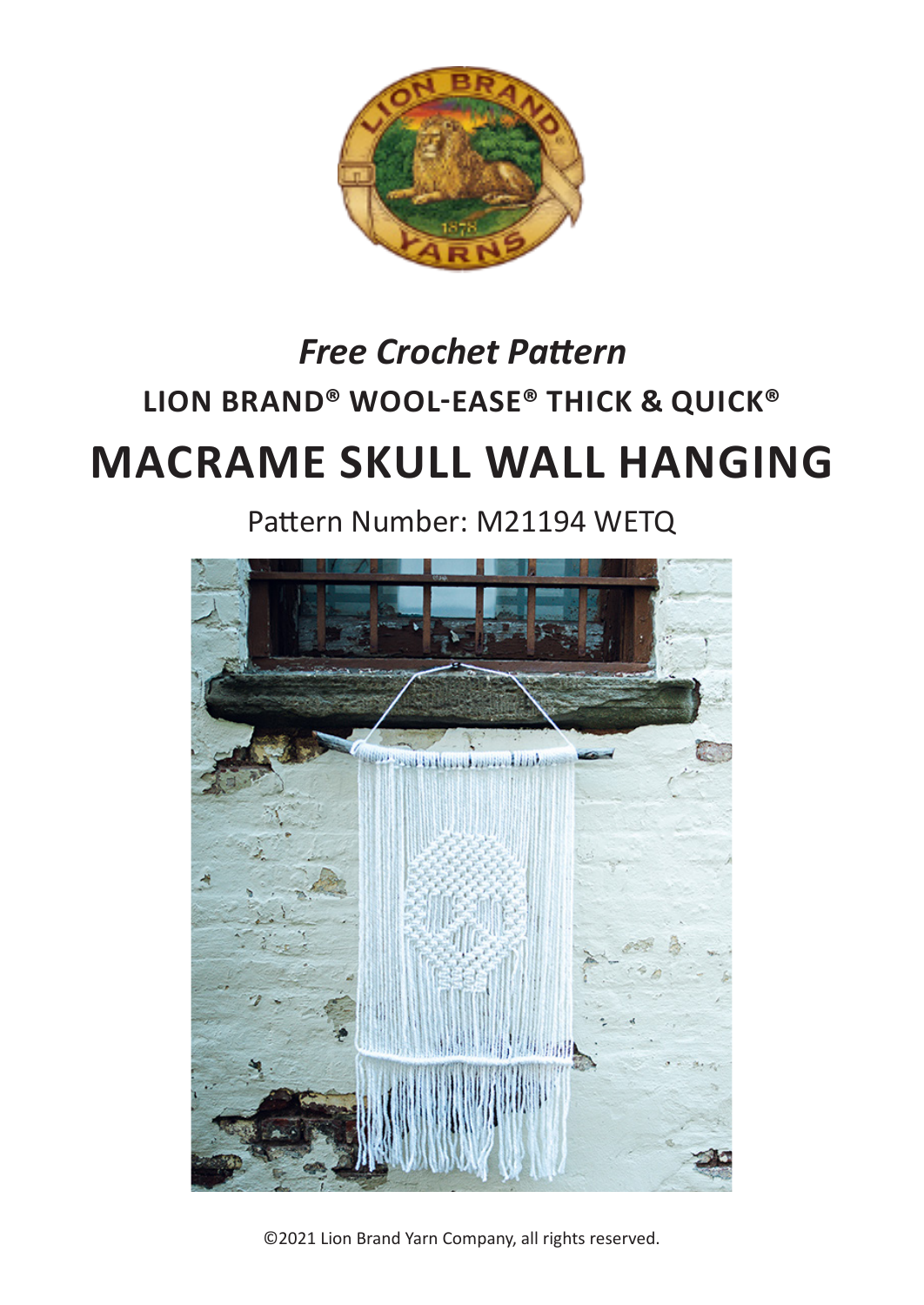# **SKILL LEVEL –** ADVANCED

### **APPROXIMATE CRAFTING TIME:** VARIES

### **SIZES**

About 19 x 45 in. (48.5 x 114 cm)

#### **SUPPLIES & TOOLS**

- LION BRAND® WOOL-EASE® THICK & QUICK® (Art.#640)
	- #301 Celebration 2 balls
- Fallen tree branch or wood dowel about 25 in. (63.5 cm) long
- Hot glue and glue gun

# quick

# **GAUGE**

N/A

# **DIRECTIONS**

- 1. You should have experience in working the following knots Lark's Head Knot, Square Knot and Horizontal Double Half Hitch Knot – and a good deal of experience making macrame projects to make this Hanging.
- 2. When working, be careful not to over tighten the knots.

# **HANGING**

Cut a 40 in. (101.5 cm) strand of yarn for hanging stand and 36 strands each 150 in. (381 cm) long.

#### *Lark's Head Knots:*

**Step 1.** First, attach the 36 strands across the branch. Fold one length in half. Hold the folded end in front of the branch, about 3 in. (7.5 cm) from left hand end of the branch.



For thousands of free patterns, visit our website www.LionBrand.com

To order visit our website www.lionbrand.com or call: (800) 258-YARN (9276) any time!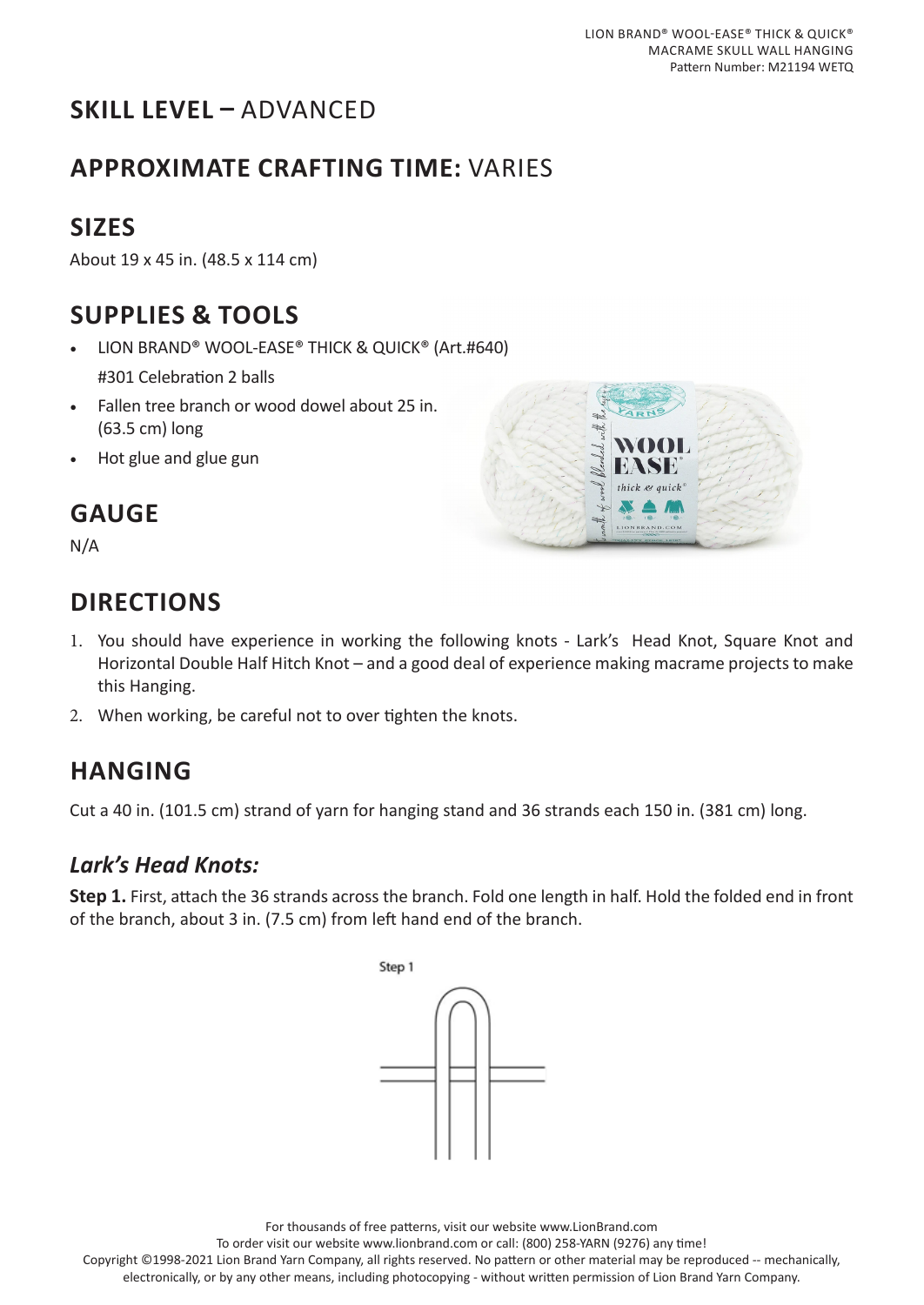**Step 2.** Wrap folded end over the branch, from front to back to make a loop



**Step 3.** Pull yarn ends through loop.



**Step 4.** Tighten loop around branch to complete the first Lark's Head Knot (LHK).



In same way, attach remaining 35 strands of yarn across the branch, ending about 3 in. (7.5 cm) from right hand end of branch.

You'll have 72 strands of yarn across the branch.

From this point, you'll need to work with the Hanging in a vertical position.

Tie ends of the 40 in. (101.5 cm) strand of the hanging yarn to ends of the branch using an 'upside down' LHK, followed by a Half Hitch Knot (HHK).

Hang the Hanging from a hook or knob.

For thousands of free patterns, visit our website www.LionBrand.com To order visit our website www.lionbrand.com or call: (800) 258-YARN (9276) any time! Copyright ©1998-2021 Lion Brand Yarn Company, all rights reserved. No pattern or other material may be reproduced -- mechanically, electronically, or by any other means, including photocopying - without written permission of Lion Brand Yarn Company.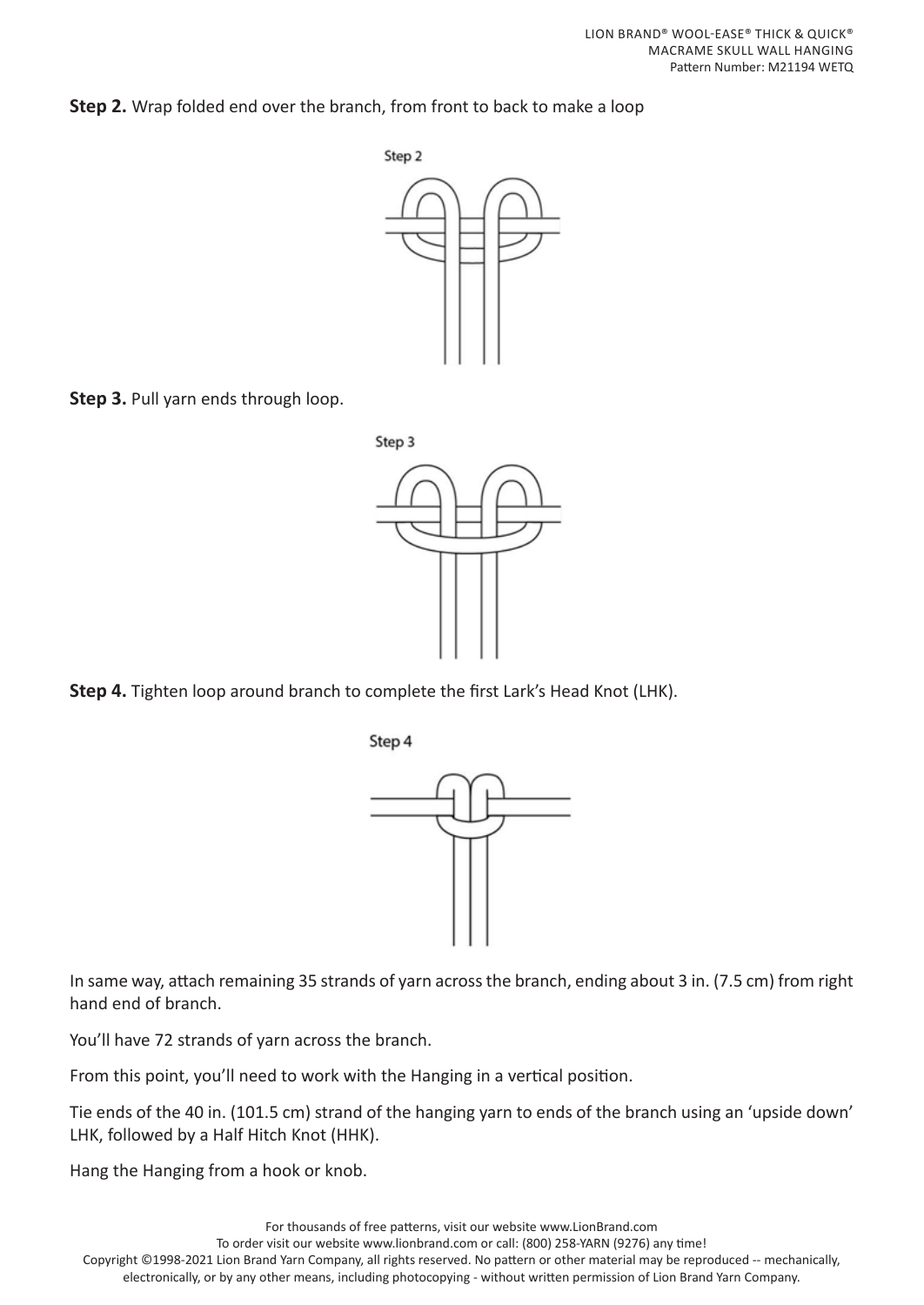#### *Right Facing Square Knots*

Begin with the 4 strands of yarn at the center of the 72 strands across the branch.

Measure about 6 in. (15 cm) from branch on these strands for the first knot.

**Step 1:** Working on the 4 strands of yarn, bring the right yarn to the left as shown and under the last strand.



**Step 2:** Bring the left yarn under the 2 center stands and through the loop as shown.



**Step 3:** Bring the left yarn over and to the right of the 2 center strands as shown. Bring the right yarn under the 2 center strands and through the loop formed as shown. Pull the yarn to tighten gently and finish the first Right Facing Square Knot (RFSK).



**ROW 1:** Make the next RFSK with the next 4 strands to the right of the center. Repeat to make 2 RFSKs on each side of center RFSK for a total of 5 RFSKs.

**ROW 2:** With 2 left hand strands of the center RFSK of Row 1 and 2 strands from the RFSK to the left, make an RFSK.

In same way, make a total of 6 RFSKs for Row 2.

**ROW 3:** With 2 left hand strands of the center RFSK of previous row and 2 strands from the RFSK to the left, make an RFSK.

In same way, make a total of 7 RFSKs for Row 3.

**ROW 4:** With 2 left hand strands of the center RFSK of previous row and 2 strands from the RFSK to the left, make an RFSK.

In same way, make a total of 8 RFSKs for Row 4.

**ROW 5:** With 2 left hand strands of the center RFSK of previous row and 2 strands from the RFSK to the left, make an RFSK.

In same way, make a total of 9 RFSKs for Row 5.

For thousands of free patterns, visit our website www.LionBrand.com

To order visit our website www.lionbrand.com or call: (800) 258-YARN (9276) any time!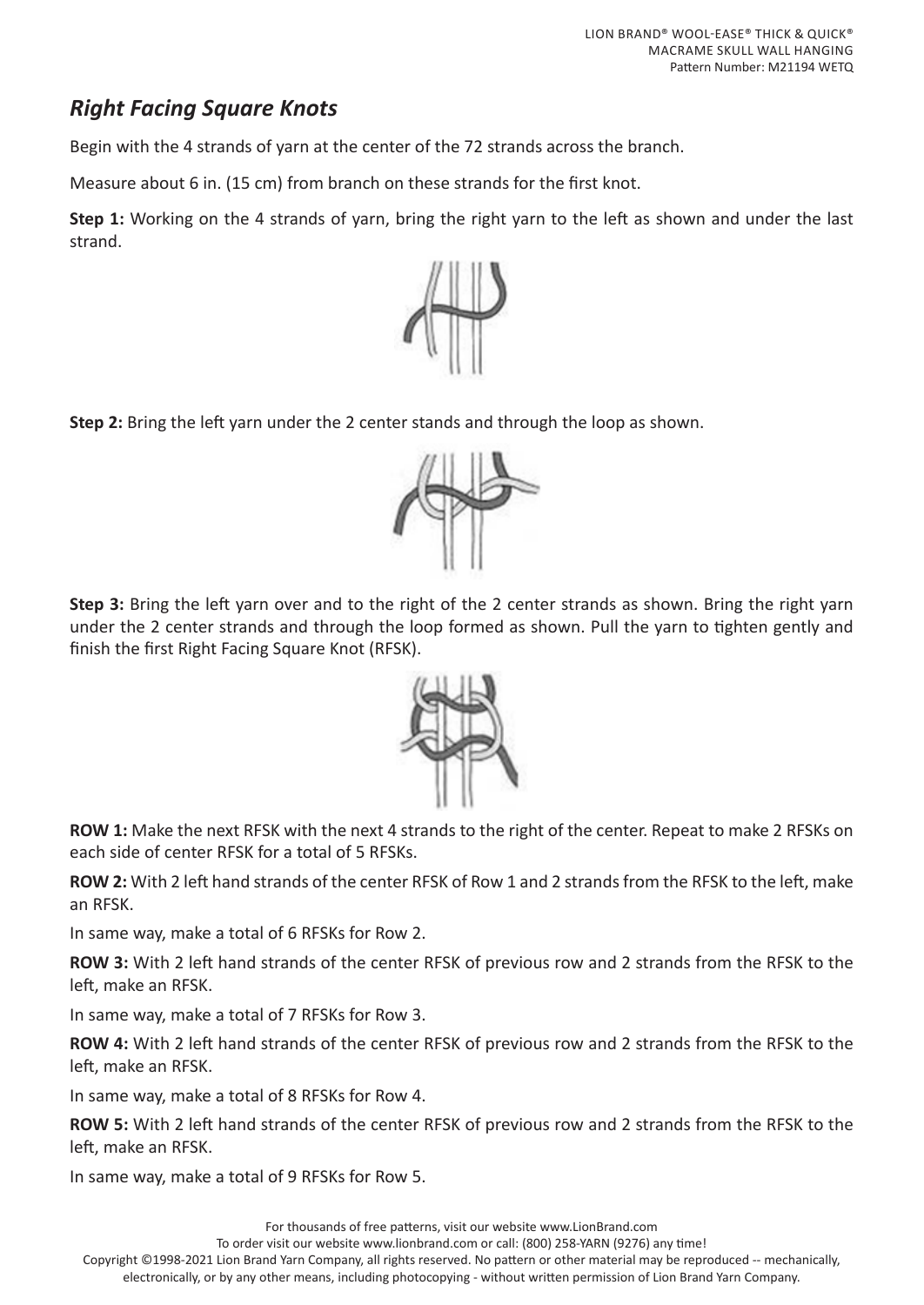**ROW 6:** With 2 left hand strands of the center RFSK of previous row and 2 strands from the RFSK to the left, make a RFSK.

In same way, make a total of 10 RFSKs for Row 6.

**ROW 7:** With 2 left hand strands of the center RFSK of previous row and 2 strands from the RFSK to the left, make a RFSK.

In same way, make a total of 9 RFSKs for Row 7.

**ROW 8:** In same way, make a total of 10 RFSKs for Row 8.

**ROW 9:** In same way, make a total of 9 RFSKs for Row 9.

**ROW 10:** In same way, make a total of 10 RFSKs for Row 10.

**ROW 11:** To make 2 spaces for the eyes and to build the space between the eyes first find the 2 center RFSK of Row 10. Take 2 strands from each RFSK above in Row 10 and make a RFSK. Move to the left most edge of the skull to make the outer edge of the left eye. With 4 strands in the windows of Row 10 make a RFSK. Move to the right most edge of the skull to make the outer edge of the right eye. With 4 strands in the windows of Row 10 make a RFSK. You'll have a total of 3 RFSKs on Row 11.

**ROW 12:** Continue building the shape of the space between the eyes. Begin at the center again, this time take 2 strands from the RFSK in Row 11 and 2 strands to the right from Row 10 to make a RFSK.

Make another RFSK to the left using 2 strands from RFSK in Row 11 and 2 strands to the left from Row 10 to make a RFSK.

Move to the left most edge of the skull to make the outer edge of the left eye. Using 4 strands in the windows of Row 11 to make a RFSK, using 2 strands from Row 11 and 2 strands from Row 10 make a RFSK. To the right, make another RFSK using 2 strands from Row 11 and 2 strands from Row 10.

Move to the right most edge of the skull to make the outer edge of the right eye. Make a RFSK with 2 strands from Row 11 and 2 strands from Row 10.

To the left make another RFSK with 2 strands from Row 11 and 2 strands from Row 10.

ROW 12 will have a total of 6 RFSKs.

**ROW 13:** Begin at the center of the skull design and with 2 strands from the RFSK above to the right in Row 12 and 2 strands from the RFSK above to the left in Row 12, make a RFSK in the window. Move to the left most edge of the skull to continue building the outer edge of the left eye. With 4 strands from Row 12 from the RFSK above in the window below make a RFSK. Move to the right most edge of the skull to continue building the outer edge of the right eye. With 4 strands from Row 12 from the RFSK above in the window below make a RFSK.

ROW 13 will have a total of 3 RFSKs.

**ROW 14:** Begin at the center of the skull. This is where the nose will be made.

With 2 strands from the RFSK above in Row 13 and 2 strands from the left in Row 12 make a RFSK.

Repeat to make a second RFSK in Row 14 just to the right. With 2 strands from the RFSK above in Row 13 and 2 strands to the right in Row 12 make a RFSK. Move to the right most edge of the skull to continue creating the outer edge of the right eye.

With 2 strands from Row 12 and 2 strands from Row 13 make a RFSK.

Just to the left make another RFSK with 2 strands from Row 12 and 2 strands from Row 13.

Repeat this process, moving to the left most edge of skull to continue building the outer edge of the left eye. With 2 strands from Row 12 and 2 strands from Row 13 to make a RFSK. Just to the right, make another RFSK with 2 strands from Row 12 and 2 strands from Row 13 to make a RFSK.

ROW 14 will have a total of 6 RFSKs.

For thousands of free patterns, visit our website www.LionBrand.com

To order visit our website www.lionbrand.com or call: (800) 258-YARN (9276) any time!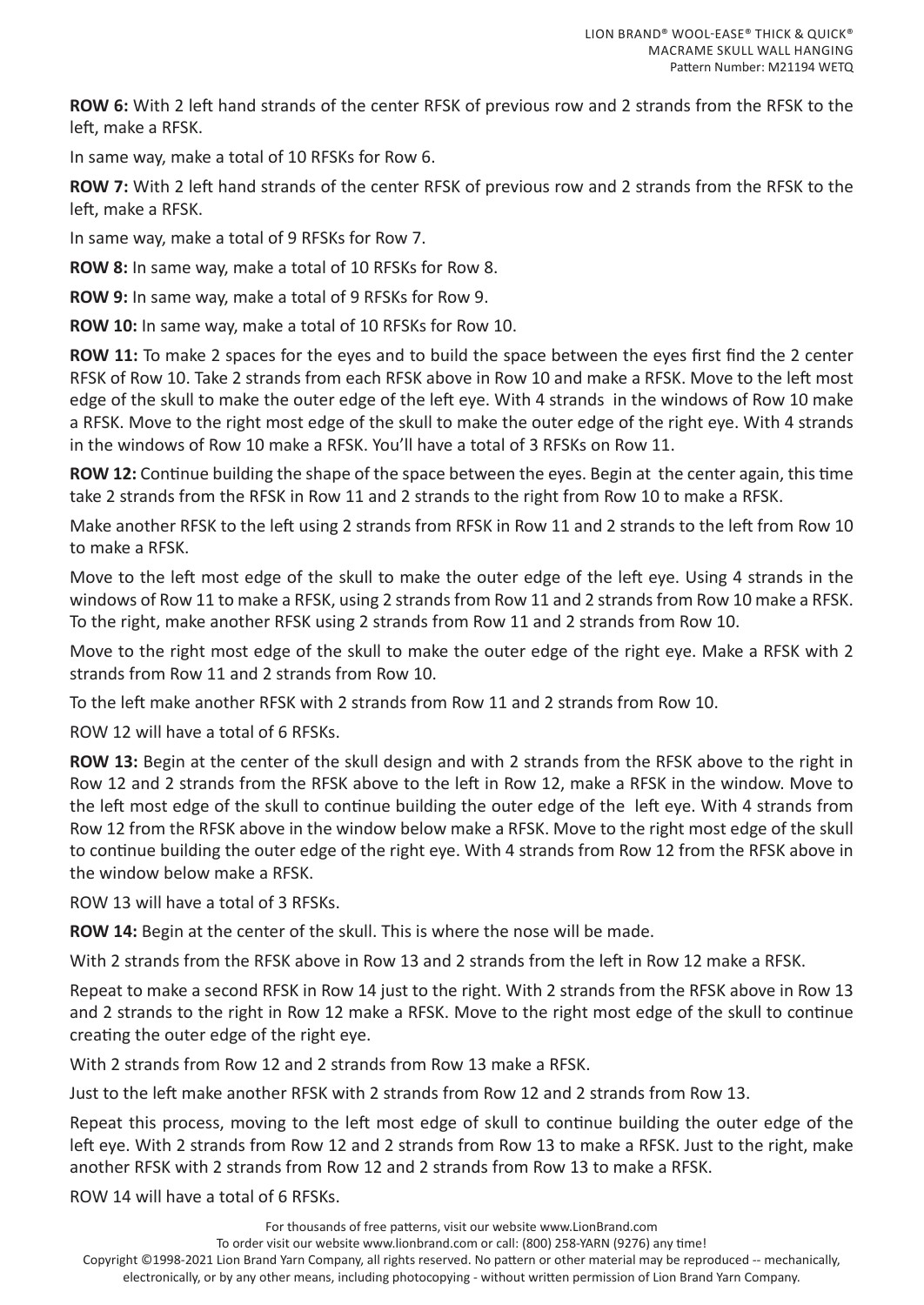**ROW 15:** Begin at the center of the skull to continue shaping the nose. With 2 strands from the RFSK above in Row 14 and 2 strands from the left from Row 10 make a RFSK.

Repeat to the right to make a second RFSK in Row 15.

With 2 strands from the RFSK above in Row 14 and 2 strands from the right in Row 10 make a RFSK.

Move to the right most edge of the skull to make the outer edge of the right eye.

Use 4 strands from Row 14 in the window to make a RFSK.

Move to the left most edge of the skull to continue making the outer edge of the left eye. Use 4 strands from Row 14 in the window to make a RFSK.

ROW 15 will have a total of 4 RFSKs.

**ROW 16:** Begin at the center of the skull to continue shaping the nose. With 2 strands from the RFSK above in Row 15 and 2 strands from the left from Row 10 make a RFSK.

Repeat to the right to create a second RFSK in Row 16.

With 2 strands from the RFSK above in Row 15 and 2 strands from the right in ROW 10 make a RFSK. Move to the right most edge of skull to continue shaping the outer edge of the right eye.

Make a RFSK to the left of the RFSK above in Row 15, leaving space on the right to define the shape of the skull face. To make a RFSK, use 2 strands to the left from Row 15 and 2 strands from the left of Row 14.

Move to the left most edge of the skull to continue shaping the outer edge of the left eye.

Make a RFSK to the right of the RFSK above in Row 15 and leave space on the left to define the shape of the skull face.

To make a RFSK, use 2 strands from Row 15 and 2 strands from the right of Row 14 .

ROW 16 will have a total of 4 RFSKs.

**ROW 17:** To continue shaping the nose and right eye, use 2 strands from the RFSK above in Row 16 and 2 strands to the right from Row 10 make a RFSK.

Directly to the right make another RSFK using 2 strands yarn from above in Row 10 and to the right 2 strands from Row 16.

Repeat this process on left side.

Working off. of last RFSK in Row 16 use 2 strands arn from the RFSK above in Row 16 and 2 strands to the right from Row 10 to make a RFSK.

Directly to the right make another RSFK using 2 strands from above in Row 10 and to the right 2 strands from ROW 16.

ROW 17 will have a total of 4 RFSKs.

**ROW 18:** To shape the right bottom side of nose, use 2 outer strands from the RFSK above in Row 17 and 2 strands to the left from ROW 16 to make a RFSK. Directly to the right make another RFSK in Row 18 to finish the bottom of the right eye, using 2 strands from each RFSK above in the window of Row 17.

Repeat process on left side of skull.

To start shaping the left bottom side of nose, use 2 outer strands from the RFSK above in Row 17 and 2 strands to the right from ROW 16 to make a RFSK.

Directly to the left make another RFSK in Row 18 to finish the bottom of the left eye, using 2 strands from each RFSK above in the window below Row 17.

ROW 18 will have a total of 4 RFSKs.

For thousands of free patterns, visit our website www.LionBrand.com

To order visit our website www.lionbrand.com or call: (800) 258-YARN (9276) any time!

Copyright ©1998-2021 Lion Brand Yarn Company, all rights reserved. No pattern or other material may be reproduced -- mechanically,

electronically, or by any other means, including photocopying - without written permission of Lion Brand Yarn Company.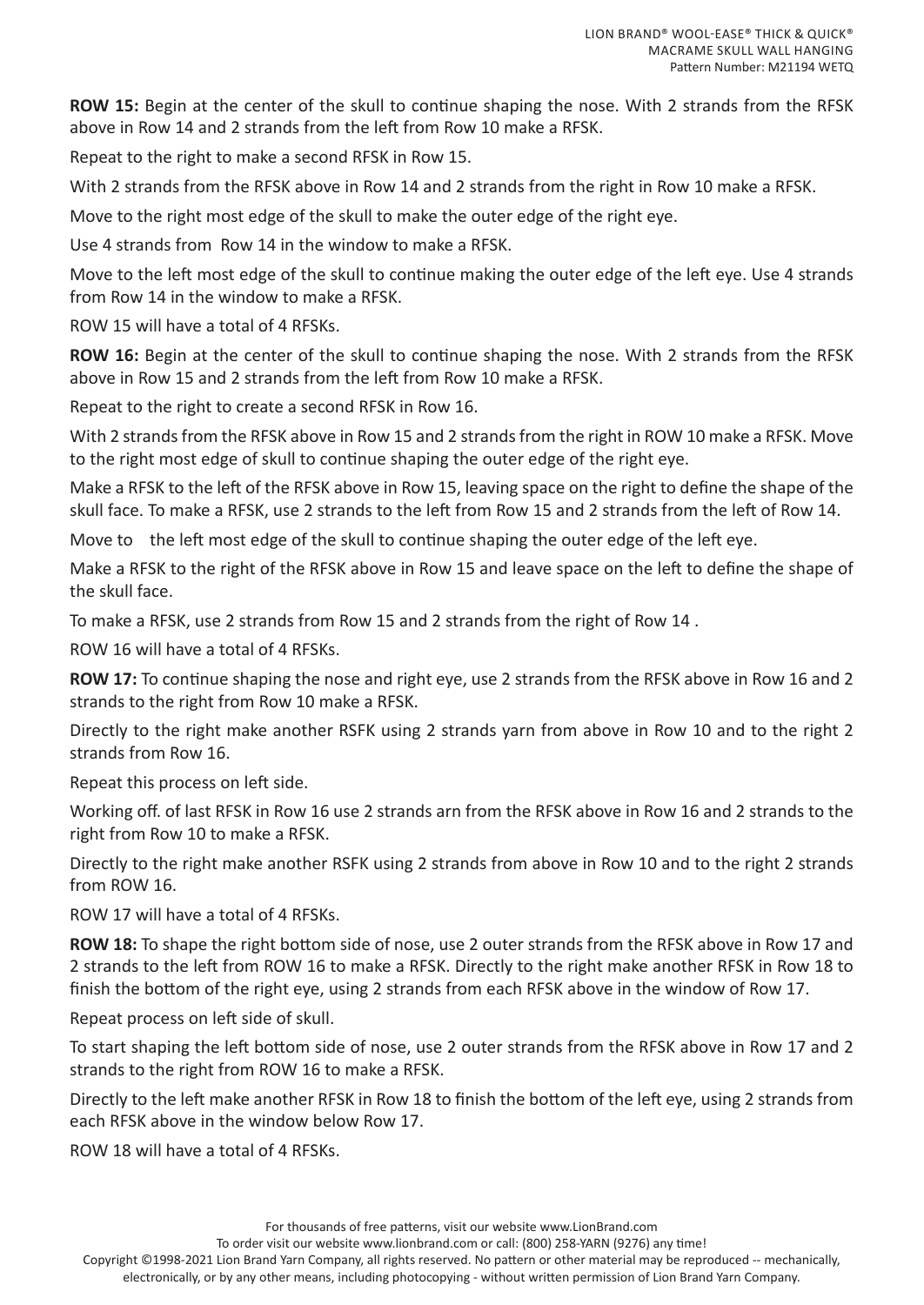**ROW 19:** To continue shaping the right bottom side of the nose, use 2 outer strands from the RFSK above in Row 18 and 2 strands to the left from Row 15 to make a RFSK.

Directly to the right make another RFSK in ROW 19 to build the jaw, using 2 strands from each RFSK above in the window of Row 18.

Repeat this process on left side of skull.

To continue shaping the left bottom side of nose, use 2 outer strands from the RFSK above in Row 18 and 2 strands to the right from Row 15 make a RFSK.

Directly to the left make another RFSK in Row 19 to build the jaw, using 2 strands from each RFSK above in the window of Row 18.

ROW 19 will have a total of 4 RFSKs.

**ROW 20:** To continue shaping the right bottom side of nose, use 2 outer strands from the RFSK above in ROW 19 and 2 strands to the left from Row 14 to make a RFSK.

Directly to the right make another RFSK in Row 20 to build the jaw, using 2 strands from each RFSK above in the window of Row 19.

Repeat process on left side of skull design.

To continue shaping the left bottom side of nose, use 2 outer strands from the RFSK above in Row 19 and 2 strands to the right from Row 14 to make a RFSK.

Directly to the left make another RFSK in Row 19 to build the jaw, using 2 strands from each RFSK above in the window of Row 18.

ROW 20 will have a total of 4 RFSKs.

**ROW 21:** To finish nose, use 4 strands from the RFSK above in Row 20 to make a RFSK in the window below. Directly to the right make a RFSK with 4 strands from RFSK above in Row 20.

Repeat this process on the left side to make another RFSK.

ROW 21 will have a total of 3 RFSKs.

#### *Filling in the jaw line:*

Beginning on the rightmost edge of the skull, directly below the last RFSK in Row 15, use 2 strands from the RFSK above in Row 15 and 2 strands from the RFSK in Row 14 to make a RFSK.

Continue in this pattern on a diagonal through Rows  $17 - 21$  adding a total of 6 RFSKs on an angle using groups of 4 strands.

Repeat pattern on leftmost edge of skull, beginning directly below the last RFSK of Row 15, using 2 strands from the RFSK above in Row 15 and 2 stands from the RFSK in Row 14 to make a RFSK.

Continue in this pattern on diagonal through Rows 17 - 21 adding a total of 6 RFSKs on an angle using groups of 4 strands.

ROW 21 will have a total of 5 RFSKs.

**ROW 22:** To shape the teeth, begin in the center of Row 22 and using 4 strands from the RFSK above in Row 21 make a RFSK in the window below. Directly to the right repeat pattern and make another RFSK in the window below Row 21. Move to the left side and repeat pattern creating 2 more RFSKs below Row 21.

ROW 22 will have a total of 4 RFSKs.

**ROW 23:** To continue the teeth, begin at the far right. This time instead of working in the window below the row above, work directly under the RFSK with the same 4 strands to continue lengthening the teeth.

Make a RFSK and continue this pattern working across the row to the left.

ROW 23 will have a total of 4 RFSKs.

For thousands of free patterns, visit our website www.LionBrand.com

To order visit our website www.lionbrand.com or call: (800) 258-YARN (9276) any time!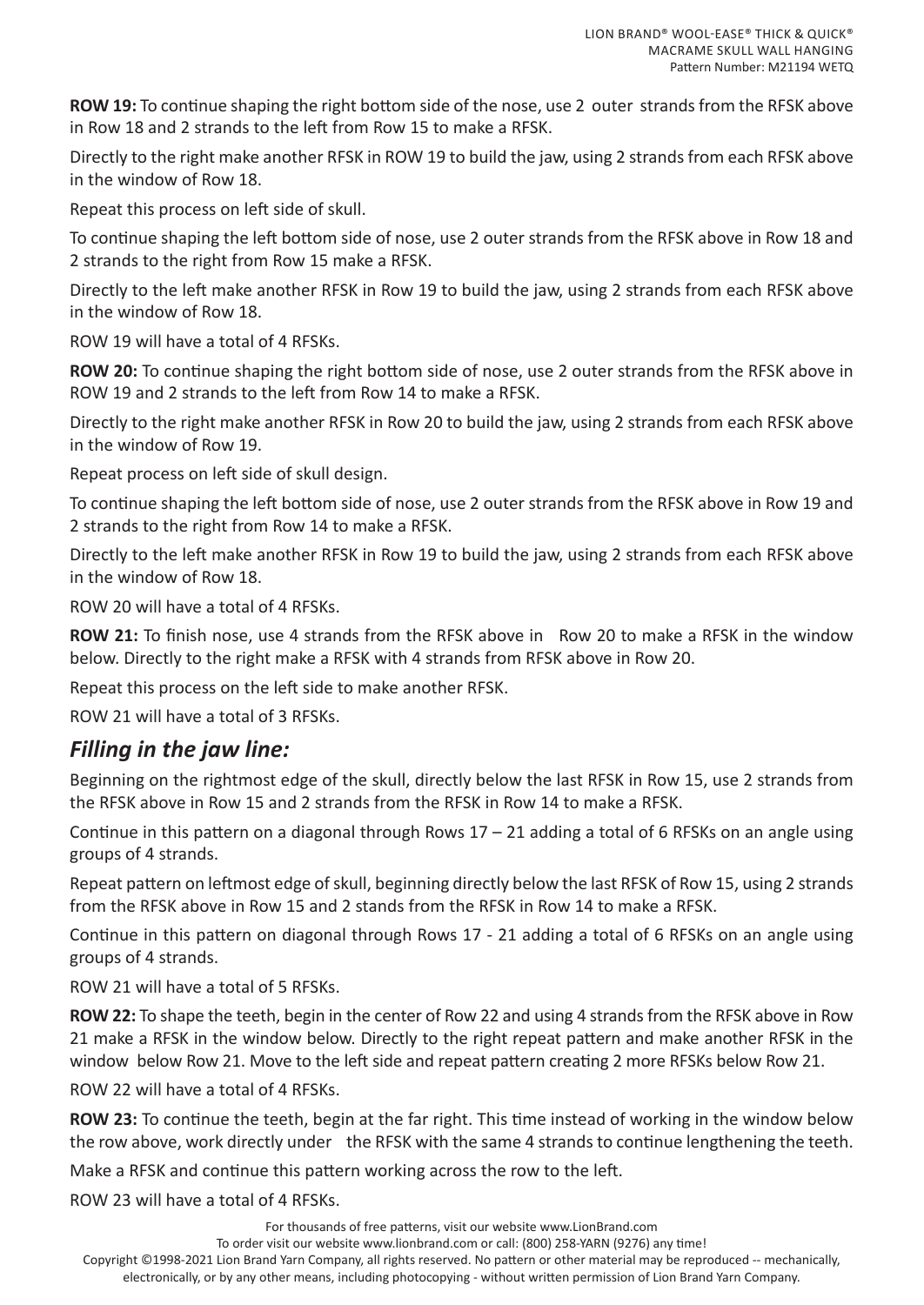**ROW 24:** To continue the teeth, work directly under the RFSKs in Row 23 (not in the windows). This time make a Left Facing Square Knot (LFSK), simply start with 4 strands. Bring the left yarn over and to the right of the 2 center anchor yarns. Place the right strand over the left strand. Bring the right strand under the anchors and through the loop formed by the left strand. Continue across the row using LFSK.

ROW 24 will have a total of 4 LFSKs.

**ROW 25:** To continue teeth begin at the far right.

Work directly under the LFSKs with the same 4 strands to continue lengthening the teeth. Make a RFSK, and continue this pattern working across the row to the left to complete.

ROW 25 will have a total of 4 RFSKs.

**ROW 26:** To complete the teeth, working directly under the RFSK's in Row 25 (not in the windows), make one more row of Left Facing Square Knots.

Continue across the row making LFSK.

ROW 26 will have a total of 4 LFSKs.

#### **BORDER**

Border is made with Horizontal Double Half Hitch Knot (HDHHK). Measure 6 in. (cm) down from Row 26 on left most side of piece.

Pull left most strand horizontally to the right.

#### *Horizontal Double Half Hitch Knot*

**Step 1:** Take the far left strand (strand 1) and lay it horizontally over top of all the other strands. This will be the anchor strand, the strand which other strands are knotted around.

**Step 2:** Take the next strand in from the left (strand 2) and from underneath (strand 1) and wrap it around (strand 1). The tail of the strand will pass over the anchor yarn. Gently tighten the knot around (strand 1). Be careful not to over tighten.

One Horizontal Double Half Hitch Knot (HDHHK) is complete.

*Step 2:*



**Step 3:** Using the same strand repeat the same process taking (strand 2) and wrapping it around (strand 1) again to make the next knot.

Each strand makes 2 knots around anchor strand.

Repeat this series of HDHHK for the remaining 71 strands to complete the border.

To order visit our website www.lionbrand.com or call: (800) 258-YARN (9276) any time!